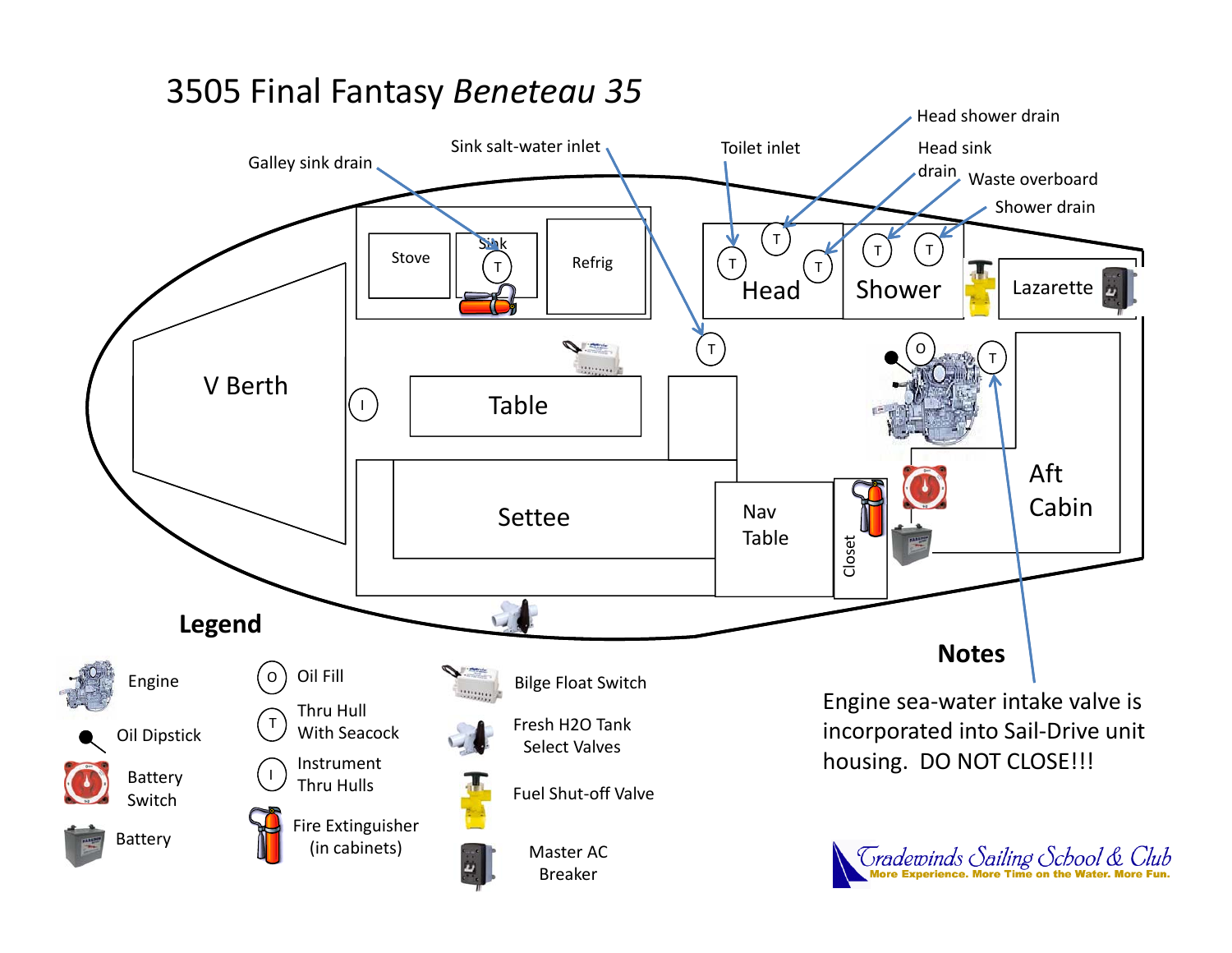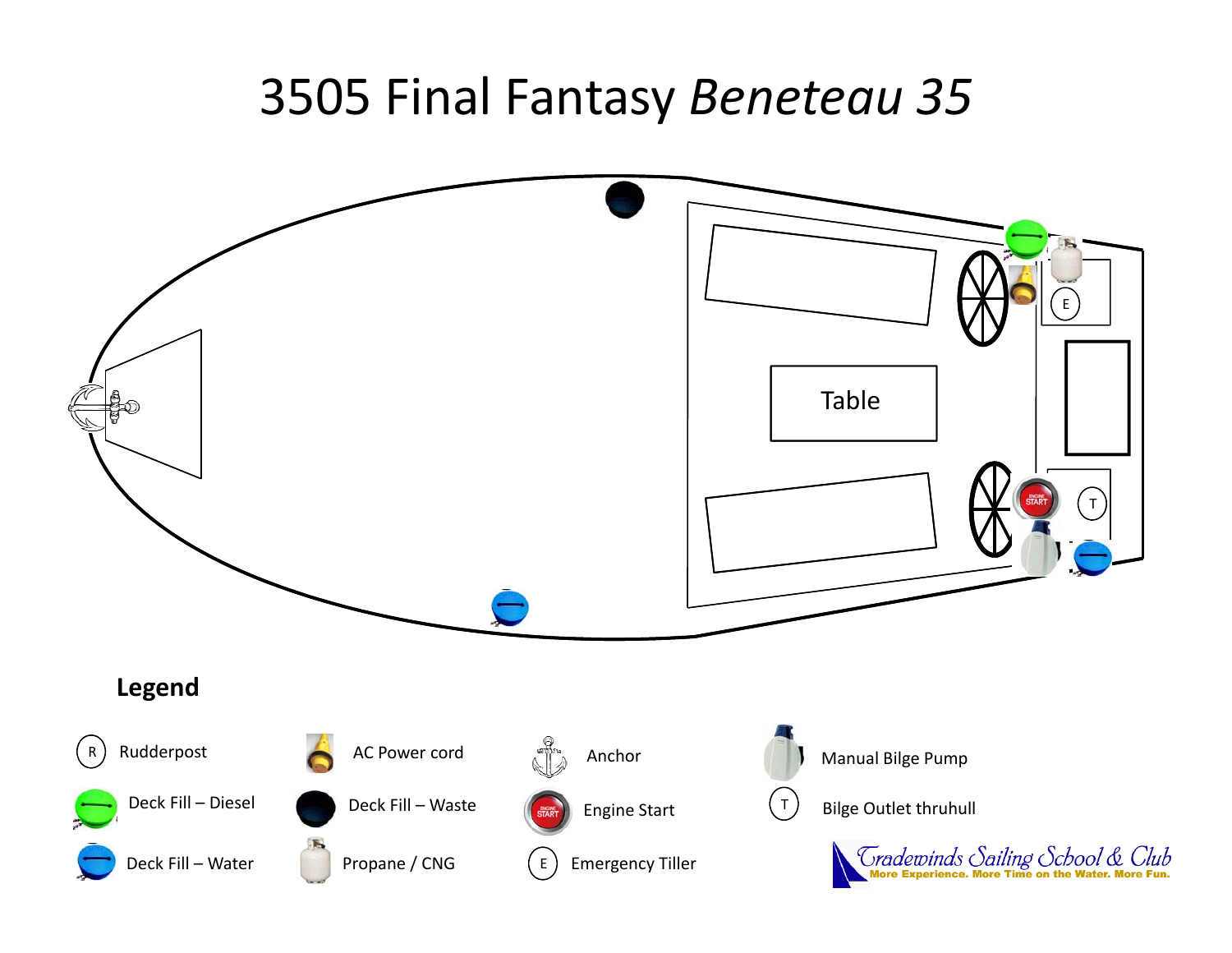| <b>USCG Official</b><br><b>Number</b> | Final Fantasy is in the process of being documented by the USCG. Once the<br>Official Document is issued, the Official Number will be posted as required. A<br>copy of the broker letter stating that documentation has been requested can<br>be found in the boat binder onboard.<br>The Oil and Garbage placards are located XXXXXXX. |
|---------------------------------------|-----------------------------------------------------------------------------------------------------------------------------------------------------------------------------------------------------------------------------------------------------------------------------------------------------------------------------------------|
| <b>Thru-Hulls</b>                     | There are nine thru hulls in Final Fantasy.                                                                                                                                                                                                                                                                                             |
|                                       | One combination speed/depth sensor is located under the floorboards, along<br>the centerline, just aft of the v-berth.                                                                                                                                                                                                                  |
|                                       | There are eight thru hulls fitted with sea cocks.<br><b>Main Cabin:</b>                                                                                                                                                                                                                                                                 |
|                                       | Salt-water sink faucet inlet, amidships, near the centerline, under the<br>floorboards                                                                                                                                                                                                                                                  |
|                                       | Galley sink drain, located in the cabinet under the galley sink<br>Under the sink in the head:                                                                                                                                                                                                                                          |
|                                       | Salt-water toilet inlet                                                                                                                                                                                                                                                                                                                 |
|                                       | Head shower drain                                                                                                                                                                                                                                                                                                                       |
|                                       | Head sink drain<br>Under the seat in the shower:                                                                                                                                                                                                                                                                                        |
|                                       | Waste overboard                                                                                                                                                                                                                                                                                                                         |
|                                       | Shower drain                                                                                                                                                                                                                                                                                                                            |
|                                       | Cockpit:                                                                                                                                                                                                                                                                                                                                |
|                                       | Bilge outlet  found in the port stern locker, near transom                                                                                                                                                                                                                                                                              |
|                                       | Note: There is no dedicated raw water intake thru hull/sea cock. The raw<br>water intake is part of the sail drive. Do not change any settings!                                                                                                                                                                                         |
| Head(s)                               | There is one head located starboard amidships                                                                                                                                                                                                                                                                                           |
|                                       | Sink with faucet/shower-head combo, fresh water.                                                                                                                                                                                                                                                                                        |
|                                       | Water drains via aloor drain with push-button electric pump (push &<br>hold ON). There is no master switch on DC panel.                                                                                                                                                                                                                 |
|                                       | Holding tank behind panel behind toilet.<br>٠                                                                                                                                                                                                                                                                                           |
|                                       | Standard hand-pump, dry/wet, flushing toilet. The raw water head<br>inlet is under the head sink, however, it is recommended that fresh<br>water is used whenever possible.                                                                                                                                                             |
| <b>Shower</b>                         | There is a dedicated shower room, aft of the head.                                                                                                                                                                                                                                                                                      |
|                                       | Shower head on flex hose.                                                                                                                                                                                                                                                                                                               |
|                                       | Floor drain with push-button electric pump (push once to turn on,<br>٠<br>auto off                                                                                                                                                                                                                                                      |
|                                       | Note: The shower drain pump will operate for a minimum of 10-sec,<br>even if dry pumping                                                                                                                                                                                                                                                |
|                                       |                                                                                                                                                                                                                                                                                                                                         |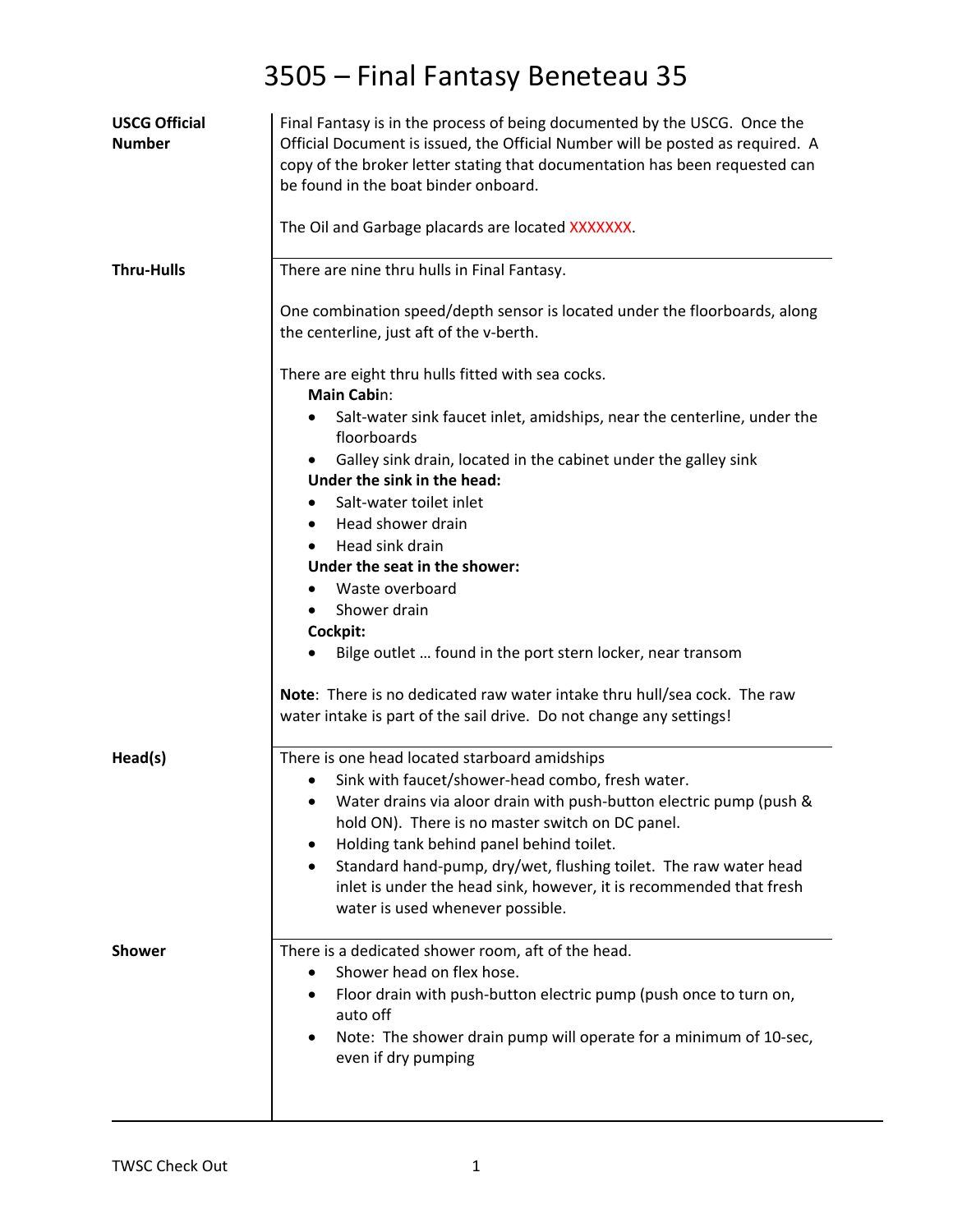| <b>Fresh Water System</b> | There are two fresh water tanks.                                                                                                                                                                                                                                                                                                                                                                                                                                                                                                                                                                                                                                                                                                                                              |
|---------------------------|-------------------------------------------------------------------------------------------------------------------------------------------------------------------------------------------------------------------------------------------------------------------------------------------------------------------------------------------------------------------------------------------------------------------------------------------------------------------------------------------------------------------------------------------------------------------------------------------------------------------------------------------------------------------------------------------------------------------------------------------------------------------------------|
|                           | Deck fills are located to port. One at the transom, one amidships                                                                                                                                                                                                                                                                                                                                                                                                                                                                                                                                                                                                                                                                                                             |
|                           | Selector valve panel located under the port settee seat.                                                                                                                                                                                                                                                                                                                                                                                                                                                                                                                                                                                                                                                                                                                      |
|                           | Digital level indicator located on AC/DC panel. Note: push "Water"<br>$\bullet$                                                                                                                                                                                                                                                                                                                                                                                                                                                                                                                                                                                                                                                                                               |
|                           | selector button to toggle between tank 1 and tank 2                                                                                                                                                                                                                                                                                                                                                                                                                                                                                                                                                                                                                                                                                                                           |
|                           |                                                                                                                                                                                                                                                                                                                                                                                                                                                                                                                                                                                                                                                                                                                                                                               |
| <b>Engine</b>             | An integrated seawater intake valve is part of the Sail-Drive housing<br>aft of engine. The valve is accessible through wall panel in starboard<br>aft shower. DO NOT CLOSE THIS VALVE EXCEPT IN AN EMERGENCY!<br>Oil dipstick, oil-fill, drive belt and radiator overflow container is easily<br>$\bullet$<br>viewed and accessed via the simple-lift engine access door (no latch)<br>Engine start/stop panel is located on port steering station. Starting<br>$\bullet$<br>requires NO key.<br>Engine start/stop panel includes:<br>Power on/off<br>$\circ$<br>Glow-plug<br>$\circ$<br>Start button<br>$\circ$<br>Stop buttons<br>O<br><b>RPM Gauge</b><br>$\circ$<br>Digital display - allows selection of Running Hours, Engine<br>$\circ$<br>Temp, and Alternator Volts |
| Fuel                      | Final Fantasy is fitted with an inboard axillary diesel motor                                                                                                                                                                                                                                                                                                                                                                                                                                                                                                                                                                                                                                                                                                                 |
|                           | There is a single fuel tank located under starboard lazarette<br>٠                                                                                                                                                                                                                                                                                                                                                                                                                                                                                                                                                                                                                                                                                                            |
|                           | The deck fill is located aft on starboard gunwale.<br>٠                                                                                                                                                                                                                                                                                                                                                                                                                                                                                                                                                                                                                                                                                                                       |
|                           | There is an emergency fuel shut-off valve is mounted on fuel tank                                                                                                                                                                                                                                                                                                                                                                                                                                                                                                                                                                                                                                                                                                             |
|                           | which can be accessed via a door panel in aft shower wall.                                                                                                                                                                                                                                                                                                                                                                                                                                                                                                                                                                                                                                                                                                                    |
|                           |                                                                                                                                                                                                                                                                                                                                                                                                                                                                                                                                                                                                                                                                                                                                                                               |
| <b>Stove</b>              | There is a manual lighted, gimballed, propane, two-burner stove.                                                                                                                                                                                                                                                                                                                                                                                                                                                                                                                                                                                                                                                                                                              |
|                           | The propane tank is strapped to a mounting plate, which slides into a                                                                                                                                                                                                                                                                                                                                                                                                                                                                                                                                                                                                                                                                                                         |
|                           | starboard-side locker next to starboard helm station.                                                                                                                                                                                                                                                                                                                                                                                                                                                                                                                                                                                                                                                                                                                         |
|                           | The propane shutoff valve and level gauge are located on tank.                                                                                                                                                                                                                                                                                                                                                                                                                                                                                                                                                                                                                                                                                                                |
|                           | Note: The safety solenoid is located under the galley sink                                                                                                                                                                                                                                                                                                                                                                                                                                                                                                                                                                                                                                                                                                                    |
|                           |                                                                                                                                                                                                                                                                                                                                                                                                                                                                                                                                                                                                                                                                                                                                                                               |
| <b>Microwave</b>          | Final Fantasy is not equipped with a microwave.                                                                                                                                                                                                                                                                                                                                                                                                                                                                                                                                                                                                                                                                                                                               |
|                           |                                                                                                                                                                                                                                                                                                                                                                                                                                                                                                                                                                                                                                                                                                                                                                               |
|                           |                                                                                                                                                                                                                                                                                                                                                                                                                                                                                                                                                                                                                                                                                                                                                                               |
|                           |                                                                                                                                                                                                                                                                                                                                                                                                                                                                                                                                                                                                                                                                                                                                                                               |
|                           |                                                                                                                                                                                                                                                                                                                                                                                                                                                                                                                                                                                                                                                                                                                                                                               |
|                           |                                                                                                                                                                                                                                                                                                                                                                                                                                                                                                                                                                                                                                                                                                                                                                               |
|                           |                                                                                                                                                                                                                                                                                                                                                                                                                                                                                                                                                                                                                                                                                                                                                                               |
|                           |                                                                                                                                                                                                                                                                                                                                                                                                                                                                                                                                                                                                                                                                                                                                                                               |
|                           |                                                                                                                                                                                                                                                                                                                                                                                                                                                                                                                                                                                                                                                                                                                                                                               |
|                           |                                                                                                                                                                                                                                                                                                                                                                                                                                                                                                                                                                                                                                                                                                                                                                               |
|                           |                                                                                                                                                                                                                                                                                                                                                                                                                                                                                                                                                                                                                                                                                                                                                                               |
|                           |                                                                                                                                                                                                                                                                                                                                                                                                                                                                                                                                                                                                                                                                                                                                                                               |
|                           |                                                                                                                                                                                                                                                                                                                                                                                                                                                                                                                                                                                                                                                                                                                                                                               |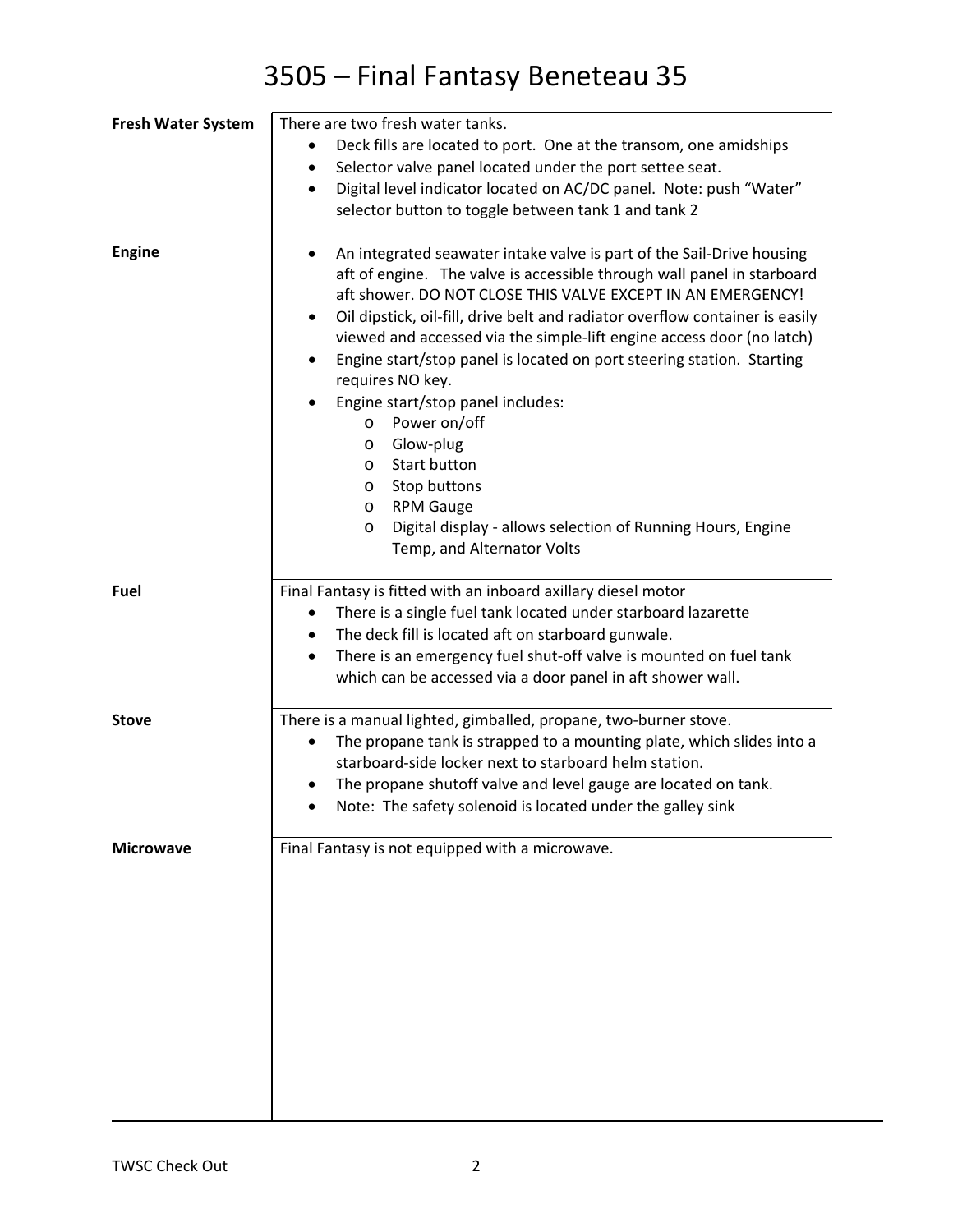| cabinet door.<br>There is a refrigerator on/off switch on the DC Panel<br>٠<br>The temperature control in inside the refrigerator<br>There is no icebox<br>Final Fantasy is not equipped with a barbeque. If one is needed, check one<br><b>Barbeque</b> |  |
|----------------------------------------------------------------------------------------------------------------------------------------------------------------------------------------------------------------------------------------------------------|--|
|                                                                                                                                                                                                                                                          |  |
|                                                                                                                                                                                                                                                          |  |
|                                                                                                                                                                                                                                                          |  |
|                                                                                                                                                                                                                                                          |  |
| out from the Tradewinds office.                                                                                                                                                                                                                          |  |
| <b>AC</b><br><b>Electrical System</b>                                                                                                                                                                                                                    |  |
| Master breaker on aft wall in large starboard lazarette                                                                                                                                                                                                  |  |
| Secondary panel breaker behind port settee cushion                                                                                                                                                                                                       |  |
| AC Panel switches:                                                                                                                                                                                                                                       |  |
| Charger (leave on)<br>$\circ$                                                                                                                                                                                                                            |  |
| Heater (water) (leave off)<br>$\circ$                                                                                                                                                                                                                    |  |
| Outlets (leave on)<br>O                                                                                                                                                                                                                                  |  |
| There is an Inverter, which is activated using by pushing the button                                                                                                                                                                                     |  |
| on the "Marinco" panel located to the right of the DC Panel                                                                                                                                                                                              |  |
| <b>DC</b>                                                                                                                                                                                                                                                |  |
| Battery selector panel located on berth foot panel of aft cabin.                                                                                                                                                                                         |  |
| Battery selector panel includes:                                                                                                                                                                                                                         |  |
| Neutral selector (top black switch)<br>$\circ$                                                                                                                                                                                                           |  |
| Engine Positive selector (left red switch)<br>$\circ$                                                                                                                                                                                                    |  |
| House Positive selector (right red switch)<br>$\circ$                                                                                                                                                                                                    |  |
| Windlass breaker<br>$\circ$                                                                                                                                                                                                                              |  |
| Master DC breaker<br>$\circ$                                                                                                                                                                                                                             |  |
| DC panel includes:                                                                                                                                                                                                                                       |  |
| Digital Level Monitor Display - select between Volts, Water<br>O                                                                                                                                                                                         |  |
| level, & Fuel level. Push Water button to cycle between tanks                                                                                                                                                                                            |  |
| Master cabin lights switch<br>$\circ$                                                                                                                                                                                                                    |  |
| DC Charging port (note: there is a USB charging port under<br>$\circ$                                                                                                                                                                                    |  |
| the DC Panel)<br>LIGHTS:                                                                                                                                                                                                                                 |  |
| O<br>Navigation Lights (select between sailing & motoring)                                                                                                                                                                                               |  |
| <b>Deck</b>                                                                                                                                                                                                                                              |  |
| Anchor                                                                                                                                                                                                                                                   |  |
| Panel                                                                                                                                                                                                                                                    |  |
| SYSTEMS:<br>$\circ$                                                                                                                                                                                                                                      |  |
| Nav                                                                                                                                                                                                                                                      |  |
| Spare                                                                                                                                                                                                                                                    |  |
| Water (includes pump operation indicator light)                                                                                                                                                                                                          |  |
| Bilge (three-position switch: On, Off, Auto)                                                                                                                                                                                                             |  |
| <b>INVERTER</b>                                                                                                                                                                                                                                          |  |
| On/Off switch located on Nav station panel.                                                                                                                                                                                                              |  |
| Voltage meter located on Nav station panel.                                                                                                                                                                                                              |  |
|                                                                                                                                                                                                                                                          |  |
|                                                                                                                                                                                                                                                          |  |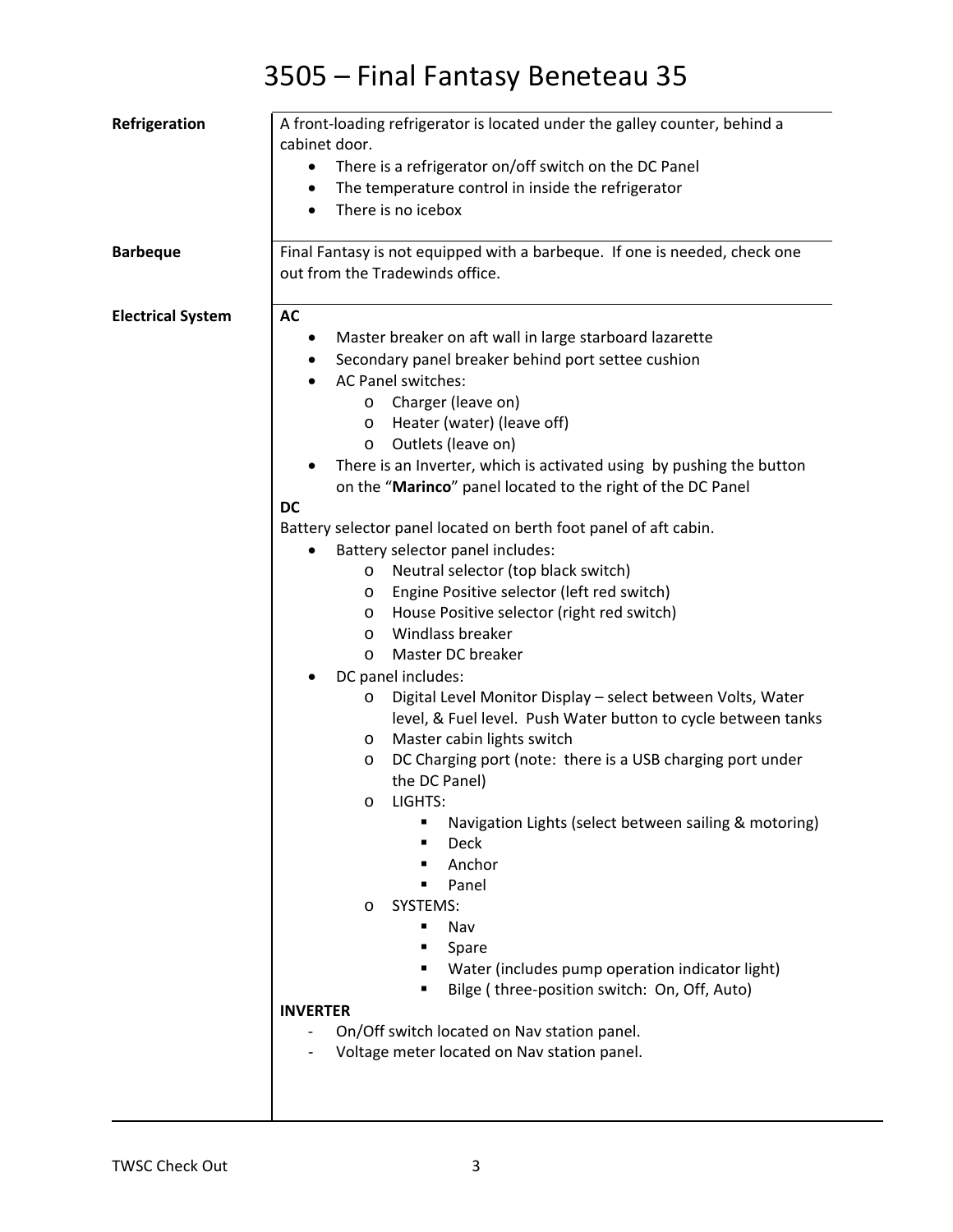| <b>Accessories</b>                             | Nav/Autopilot<br>٠<br>USB port connection to Lorance Hub on Nav station panel.<br><b>VHF Radio</b><br>Stereo                                                                                                                                                                                                                                                                                                                                                                                                                                                                    |
|------------------------------------------------|---------------------------------------------------------------------------------------------------------------------------------------------------------------------------------------------------------------------------------------------------------------------------------------------------------------------------------------------------------------------------------------------------------------------------------------------------------------------------------------------------------------------------------------------------------------------------------|
| <b>Anchor and Ground</b><br><b>Tackle</b>      | <b>Primary Anchor</b><br>Rochna style plow anchor<br>1/2 chain, 1/2 rope rode<br>٠<br>Windlass (can be operated from the anchor locker or from the port<br>steering station)                                                                                                                                                                                                                                                                                                                                                                                                    |
|                                                | <b>Secondary Anchor</b><br>At the time of this writing, there is no secondary anchor                                                                                                                                                                                                                                                                                                                                                                                                                                                                                            |
|                                                | <b>Kellet/Sentinel</b><br>Final fantasy is set up with a mushroom shaped kellet<br>Rode wound on spool.                                                                                                                                                                                                                                                                                                                                                                                                                                                                         |
|                                                | <b>Windlass</b><br>Two-way windlass.<br>Winch-handle type tensioner with handle stowed on clips in anchor<br>locker.<br>Remote control, stored in holder in anchor locker.<br>٠<br>NOTE: the windlass operates only when engine is running.<br>٠                                                                                                                                                                                                                                                                                                                                |
| <b>Running Rigging</b>                         | <b>Mainsail</b><br>In-mast furling main<br>No traveler<br>$\bullet$<br>Jib<br>Furling jib.<br>Jib fairlead cars are controlled by lines lead to cockpit                                                                                                                                                                                                                                                                                                                                                                                                                         |
| <b>Engine Start Up and</b><br><b>Shut Down</b> | <b>Start Up/Shut Down</b><br>Engine start/stop panel located on port steering station<br>Push-button start/stop - NO KEY required<br>To start:<br>Press and hold power button briefly to energize panel<br>O<br>Press and hold glow-plug button for 10-20 seconds<br>O<br>Press start button to crank engine<br>O<br>To stop:<br>Press stop button to shut down engine<br>O<br>Press and hold power on/off button until panel de-energizes<br>O<br>Engine compartment fan, which vents on starboard cockpit combing<br>next to helm, runs continuously while engine is running. |